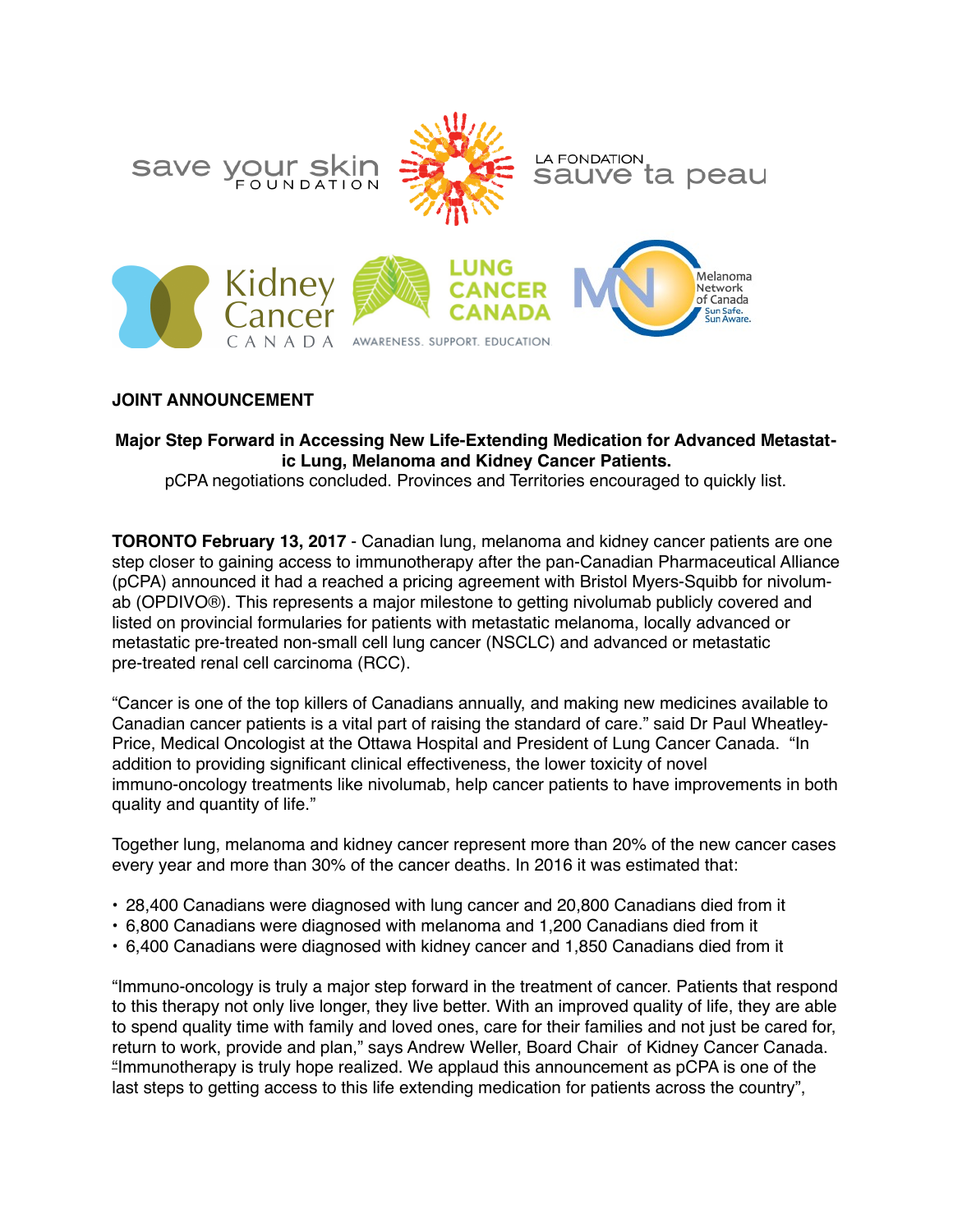adds Annette Cyr, Board Chair of the Melanoma Network of Canada and three-time survivor of melanoma.

pCPA is the third step in Canada's approval and regulatory framework to public coverage and listing in provincial formularies. It follows behind Health Canada approval of the drug, and a positive recommendation by the pan-Canadian Oncology Drug Review (pCODR)`. All provinces, territories and administrators of federal healthcare signed the pCPA Letter of Intent for nivolumab, signalling their acceptance of the price and willingness to list it on their provincial formularies for public coverage.

"We encourage all provinces and territories to quickly list nivolumab as significant time has already passed between Health Canada approval and this pCPA agreement", says Kathy Bernard, President of the Save Your Skin Foundation and ten year melanoma survivor. Nivolumab received Health Canada approval March 1, 2016 for the treatment of advanced metastatic NSCLC, April 25, 2016 for metastatic renal cell carcinoma and October 26, 2016 for metastatic melanoma]. "Yukon is the first to list all three indications on their public formulary adding it one day after the agreement was reached. Other provinces have also announced funding for some of the indications. However past experience has shown us that there can be quite a delay, sometimes even a year or more, between the conclusion of the pCPA negotiations and listing in all provinces. Months, weeks and days can mean the difference between life and death, and cancer patients do not have time to wait."

# **About Kidney Cancer Canada**

Kidney Cancer Canada is the only national Canadian health charity dedicated to improving the lives of those affected by kidney cancer. Kidney Cancer Canada was formed in 2006 by patients, for patients. We work closely with leading Canadian and International experts, health providers, doctors and patients to: provide information and support, advocate for access to quality care and necessary treatments, and promote and support vital research that will help prevent and treat kidney cancer.

#### **About Lung Cancer Canada**

Lung Cancer Canada (LCC) is Canada's only national charitable organization that is solely focused on lung cancer. Lung Cancer Canada serves as Canada's leading resource for lung cancer education, patient support, research, and advocacy. LCC's mission is four-fold: 1) to increase public awareness of lung cancer, 2) to support and advocate for lung cancer patients and their families, 3) to provide educational resources to patients, family members, healthcare professionals, and the general public, and 4) to raise funds in support of promising research opportunities.

#### **About Melanoma Network of Canada**

The Melanoma Network of Canada (MNC) provides support services, information and programs for individuals whose lives have been changed by melanoma. MNC provides the leading national voice for melanoma patients in Canada for better early detection and improved treatment access, and works diligently to prevent more Canadians from developing melanoma through public awareness and youth and adult education on sun safety. For more information, please visit [www.melanomanetwork.ca.](http://www.melanomanetwork.ca)